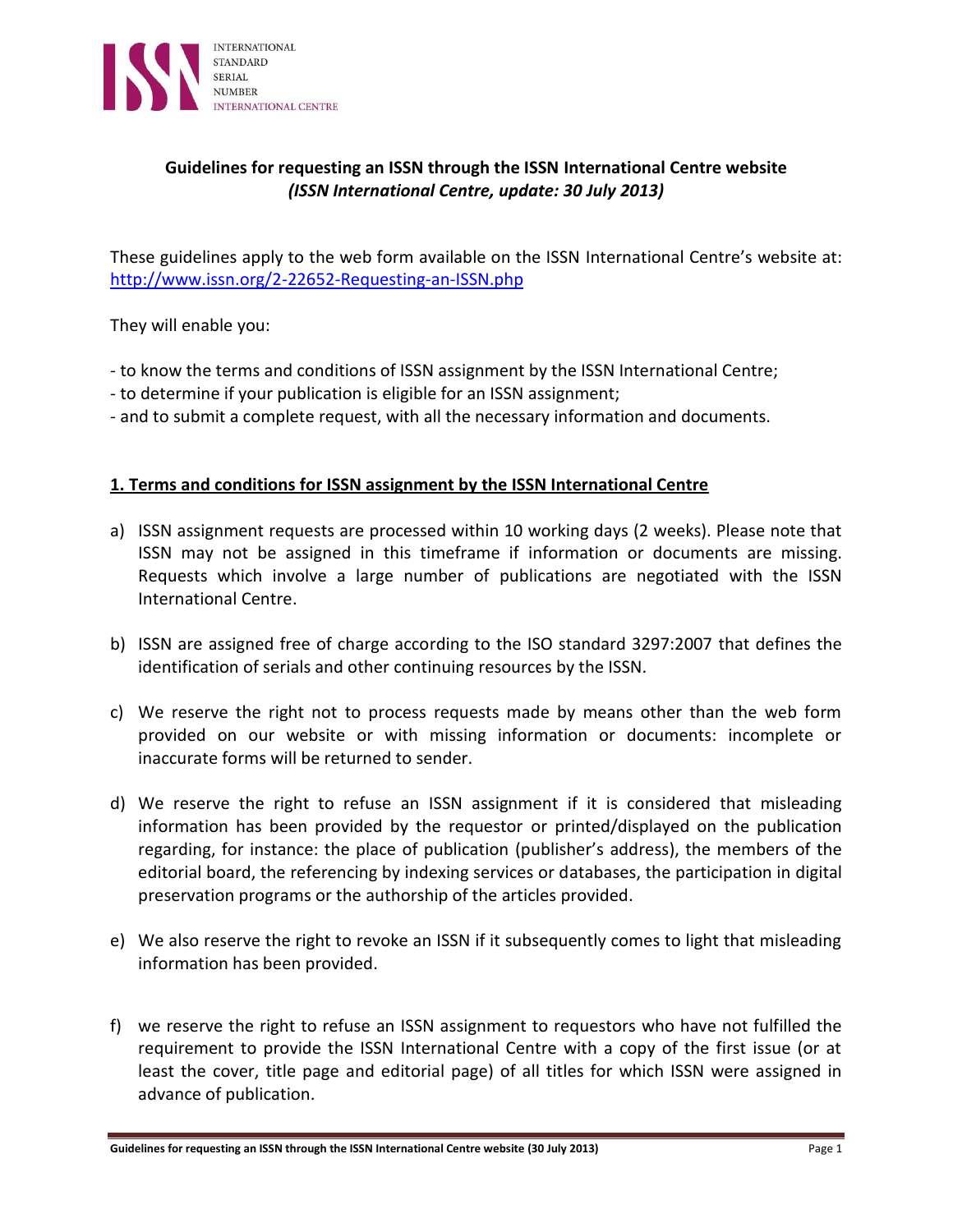# **2. Publications eligible for ISSN assignment**

Please request an ISSN only if your publication, being print or electronic (online, application for mobile device, CD-ROM for instance), belongs to one of the categories below:

- Serials (journals, newspapers, magazines, monographic series…)
- Ongoing integrating resources (websites, databases...)

If your publication is an ongoing integrating resource (website, database…), additional criteria will be used by the ISSN International Centre to determine if the resource is eligible for ISSN assignment. For more information about these criteria, please visit the following page: [http://www.issn.org/2-](http://www.issn.org/2-22638-ISSN-and-electronic-publications.php) [22638-ISSN-and-electronic-publications.php](http://www.issn.org/2-22638-ISSN-and-electronic-publications.php)

Please note that books are not eligible for ISSN assignment. The identifier applicable to books is the ISBN (International Standard Book Number). For more information about the ISBN, please visit the website of the ISBN International Agency [\(http://www.isbn-international.org\)](http://www.isbn-international.org/) or contact your national ISBN agency.

# **3. a ISSN assignment to forthcoming publications**

# **Print publications and CD-ROM**

It is possible to obtain an ISSN number before the publication of the first issue of **a print serial** or before the release of a **serial on CD-ROM** if all the possible information and an advanced mock-up are provided with the request.

Please note also that:

- ISSN shall not be requested more than three (3) months before the release of the first issue;

- we reserve the right to defer the assignment of an ISSN requested in advance until a copy of the first issue has been received by the ISSN International Centre;

- publishers must be aware that ISSN assigned ahead of publication won't be formally registered in the ISSN Register [\(http://www.issn.org/2-](http://www.issn.org/2-)

22639-The-ISSN-Register.php) until the ISSN International Centre receives proof of the effective publication of the serial. Such proof must be sent to the ISSN International Centre as soon as the publication is released;

- we recommend to those publishers whose request has been delayed to display the statement "ISSN request pending" on their website ;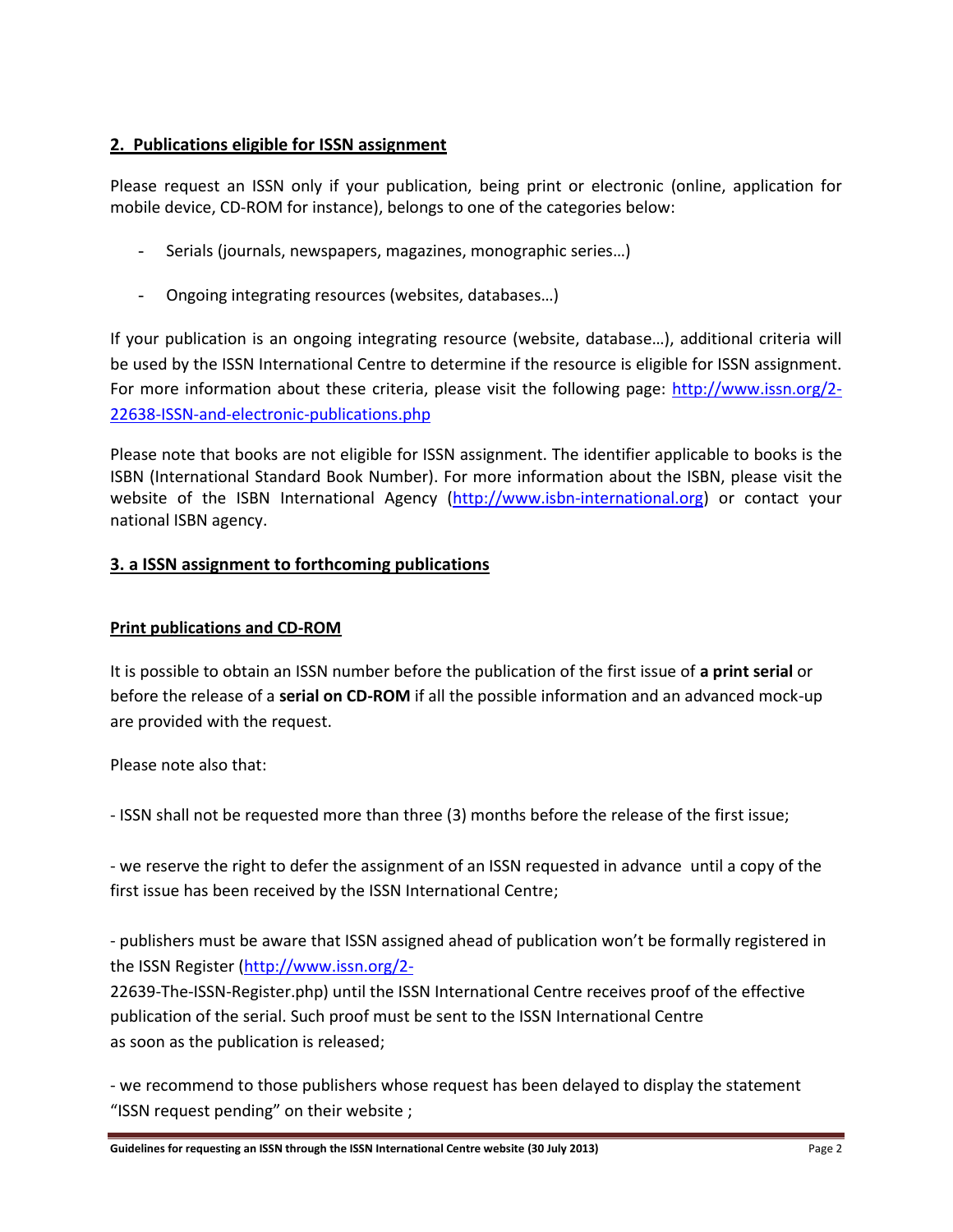## **Online publications**

Due to recurrent and significant problems with online publications, the latter are usually not ISSN assigned ahead of publication. ISSN are assigned to online publications only after the release of the first issue, provided that this issue contains a significant number of articles. If it is considered that the first issue has not enough articles for being regarded as an actual and complete one, the ISSN assignment will be defered. Regarding open access scholarly publications, 5 articles are considered as a minimum for making a complete issue.

## **3.b. ISSN assignment to forthcoming Hong Kong publications**

ISSN will be assigned in advance to Hong Kong publications only if:

- **-** the publisher is an academic institution (university for instance) or a public body (ministry, administrative service for instance) ;
- **-** the publication is/will be registered in accordance with the *Registration of Local Newspapers Ordinance* (Law of Hong Kong, CAP. 268) see: [http://www.legislation.gov.hk/blis\\_ind.nsf/WebView?OpenAgent&vwpg=CurAllEngDoc\\*268](http://www.legislation.gov.hk/blis_ind.nsf/WebView?OpenAgent&vwpg=CurAllEngDoc*268)

In this case, the publisher must provide any document issued by the *Office for Film, Newspaper and Article Administration of the Hong Kong Special Administrative Region* attesting that the registration has been completed or is being processed by the Office. In all other cases, ISSN will be assigned only after the publication of the first issue. Such an issue must be sent by regular airmail to the ISSN International Centre with the reference of the request (**Bib-ID).**

## **4. How many ISSN are required for my publication?**

If your publication is issued simultaneously on different media (print, online, CD-ROM…, with the same title or not), or in different language editions, different ISSN shall be assigned to these different editions.

In such cases, please submit a separate ISSN request for each edition.

# **5. Place of publication and ISSN Centre responsible for ISSN assignment**

Once you have checked that your request fulfills the conditions above, you have to select the country of publication. Two different options are proposed according to the selected country.

If "Submit Request" is displayed in front of the name of the country in the list, the request is under the responsibility of the ISSN International Centre. If "Contact Centre" is displayed, there is an ISSN National Centre in the country of publication: you have to contact this National Centre.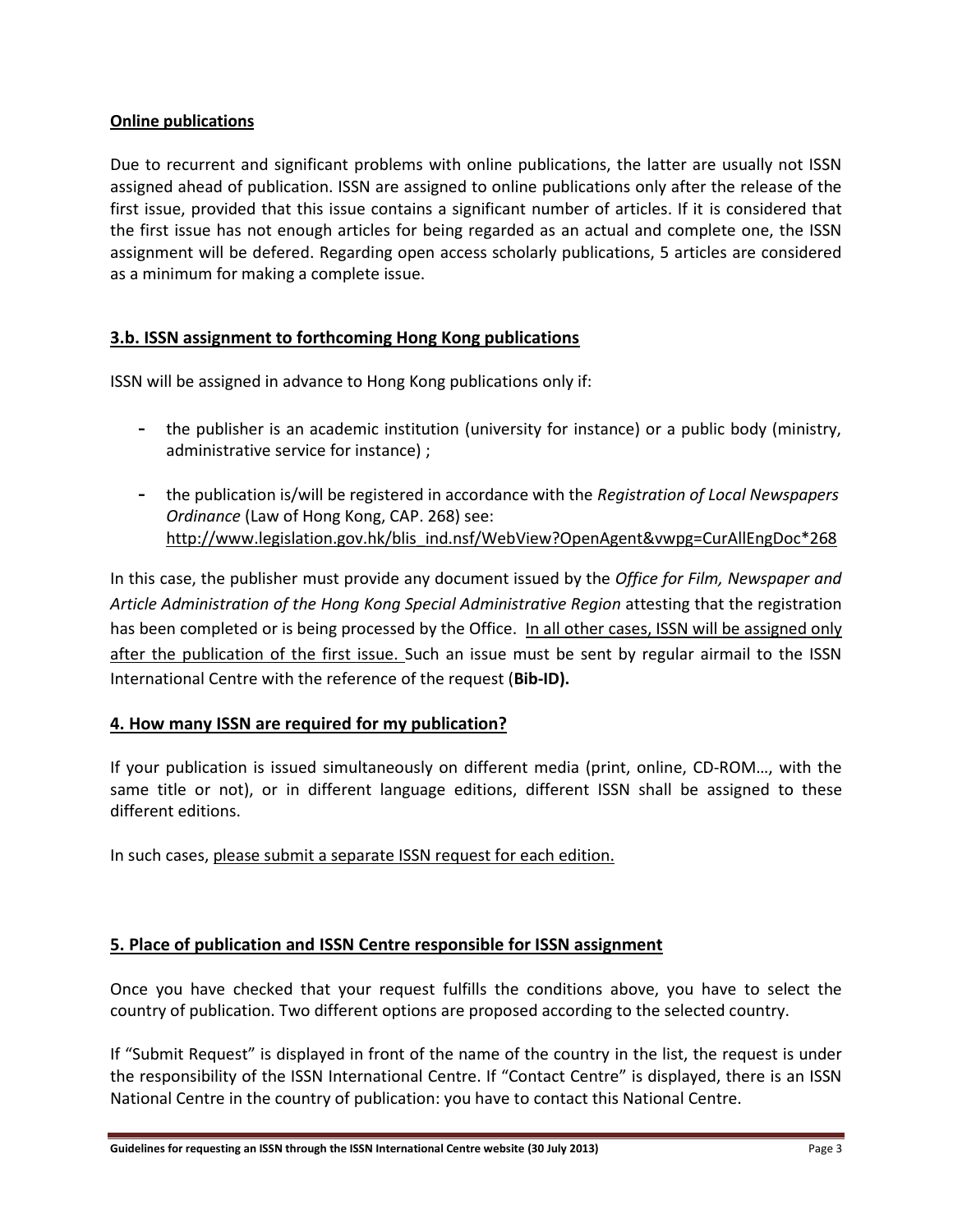Requests are processed by the ISSN International Centre in the following cases:

- **-** there is no ISSN National Centre in the country of publication;
- **-** the publication is published by an international organization listed in the *Yearbook of International Organizations*, sections A to F (UNESCO or OECD, for instance). In this case, please select "International" as country of publication in the list;
- **-** International conferences whose host country changes every year. In this case, please select "International" as country of publication in the list as well.

Note: If several places of publication are printed or displayed on the resource, please select the country according to the first place of publication.

### **6. Information/documents needed for ISSN assignment**

Please fill in the web form carefully and don't forget to attach/communicate the following documents/information:

For a print version: complete issue or copy (in pdf or jpg files) of the cover, title page and editorial page. The editorial page must show the name and address of the publisher.

For a CD-ROM version: sample or copy (in pdf or jpg files) of the label affixed on the disc and/or on the container with the name and address of the publisher printed on.

For an online version: the URL (electronic address) of the publication. The name and address of the publisher must be displayed on the publication.

For a mobile version (for e-readers and smartphones): screenshots of the title screen and/or of any other screens showing the name and the address of the publisher.

Please note that it is particularly important for the name of the publisher and the place of publication to be printed or displayed on the resource so that the ISSN centre responsible for the ISSN assignment can be determined accurately.

Reminder for publishers located in Hong Kong: if you request an ISSN for a forthcoming publication and if you are not from an academic institution or a public body, please don't forget to attach/communicate additionally any document issued by the *Office for Film, Newspaper and Article Administration of the Hong Kong Special Administrative Regio*n attesting that the registration of the publication has been made or is being processed by the Office (see the section 3.b above).

#### **7. ISSN and barcodes**

The ISSN is used in forming EAN barcodes (and in SISAC barcodes as well) but the ISSN International Centre does not calculate the check digits of such barcodes.